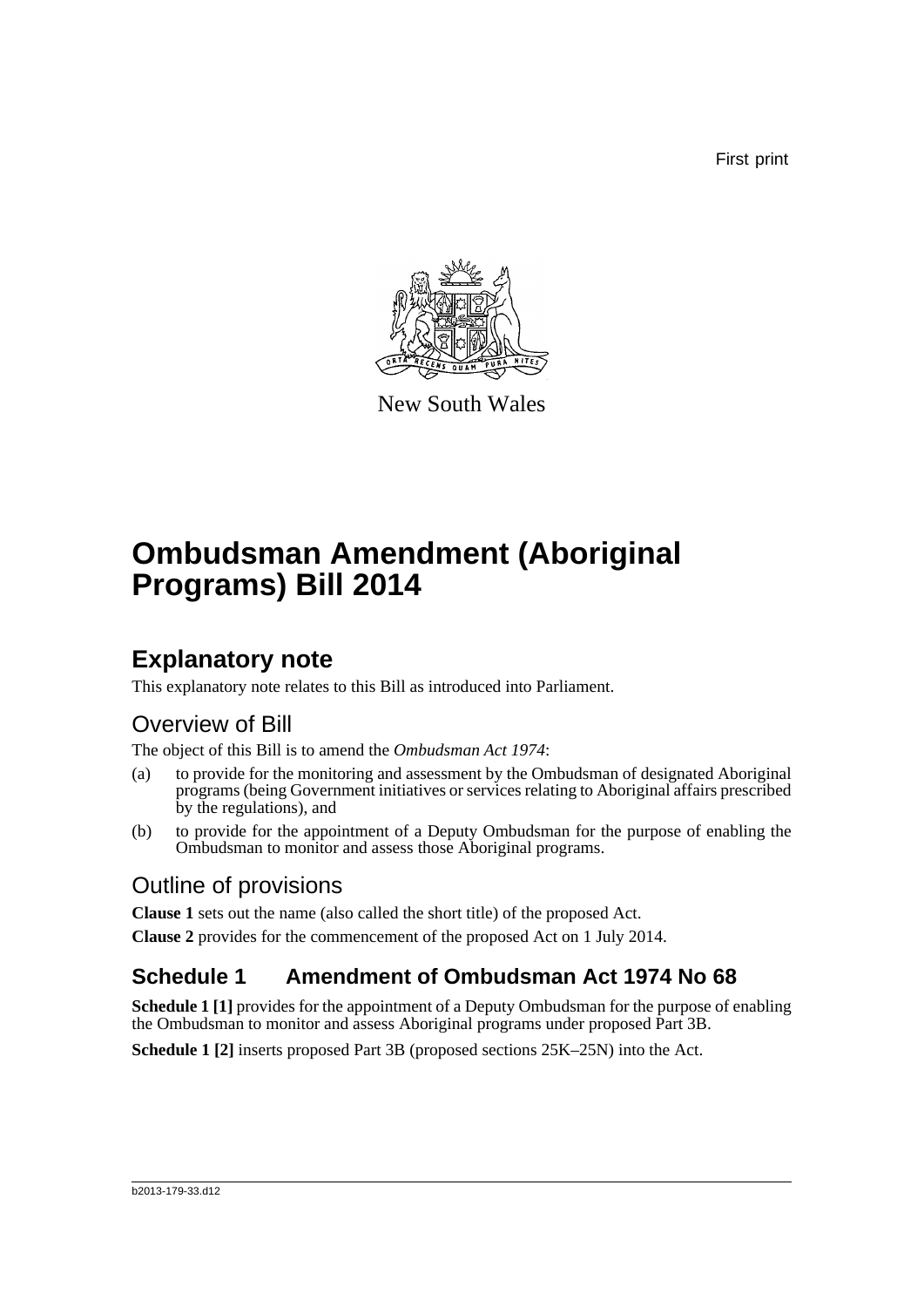Proposed section 25K enables the regulations to prescribe the Aboriginal programs to which the proposed Part applies.

Proposed section 25L requires the Ombudsman to monitor and assess Aboriginal programs to which the proposed Part applies. The proposed section also applies for that purpose the powers and protections of the Ombudsman in the investigation of complaints.

Proposed section 25M enables the Ombudsman to access information held by public authorities that is reasonably required by the Ombudsman for the purposes of the proposed Part.

Proposed section 25N enables the Ombudsman to report on any matter concerning an Aboriginal program to which the proposed Part applies (including any recommendations for improvements in the delivery of any such Aboriginal program).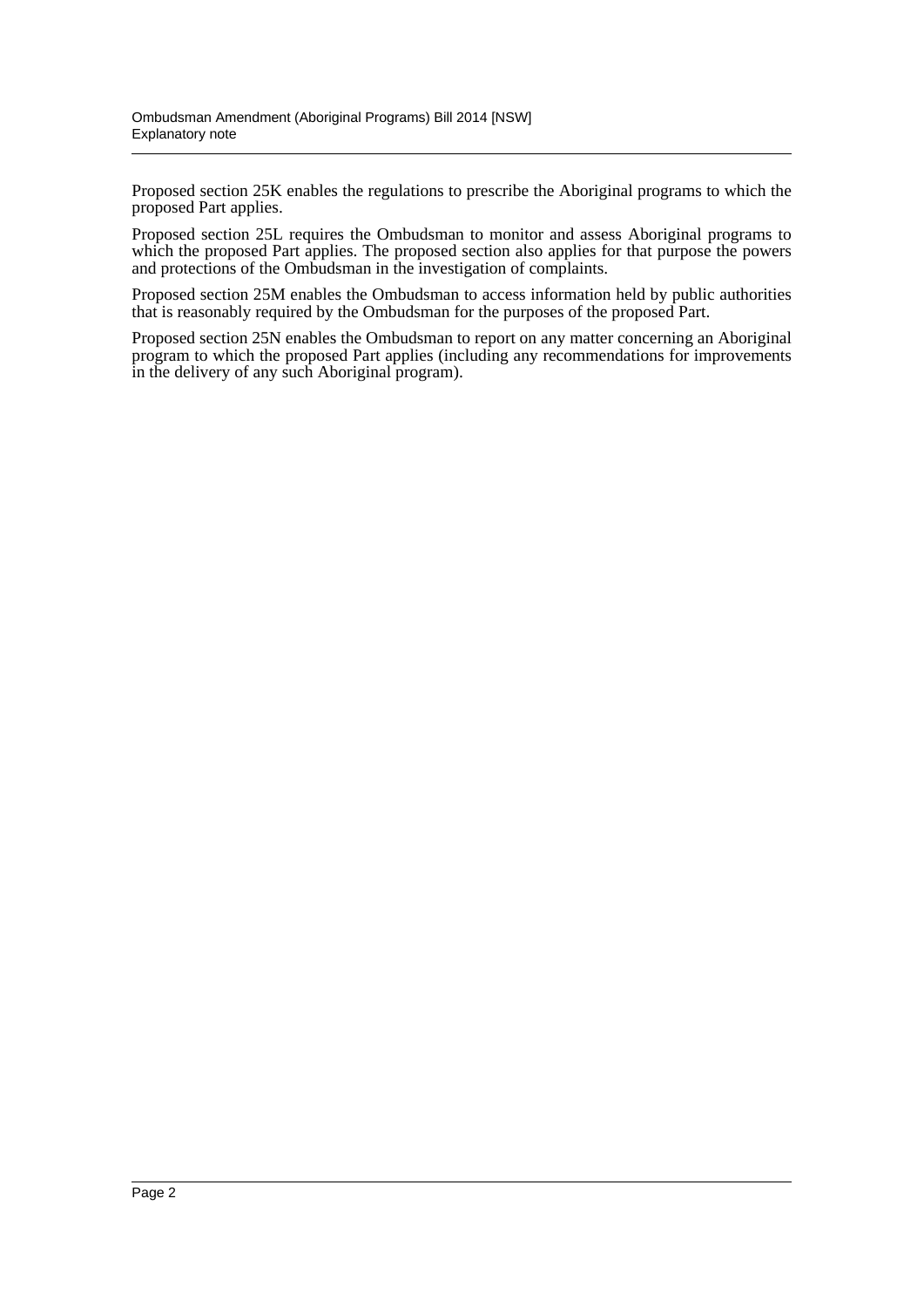First print



New South Wales

## **Ombudsman Amendment (Aboriginal Programs) Bill 2014**

## **Contents**

|   |                                                  | Page          |
|---|--------------------------------------------------|---------------|
| 1 | Name of Act                                      |               |
|   | 2 Commencement                                   | $\mathcal{P}$ |
|   | Schedule 1 Amendment of Ombudsman Act 1974 No 68 | 3             |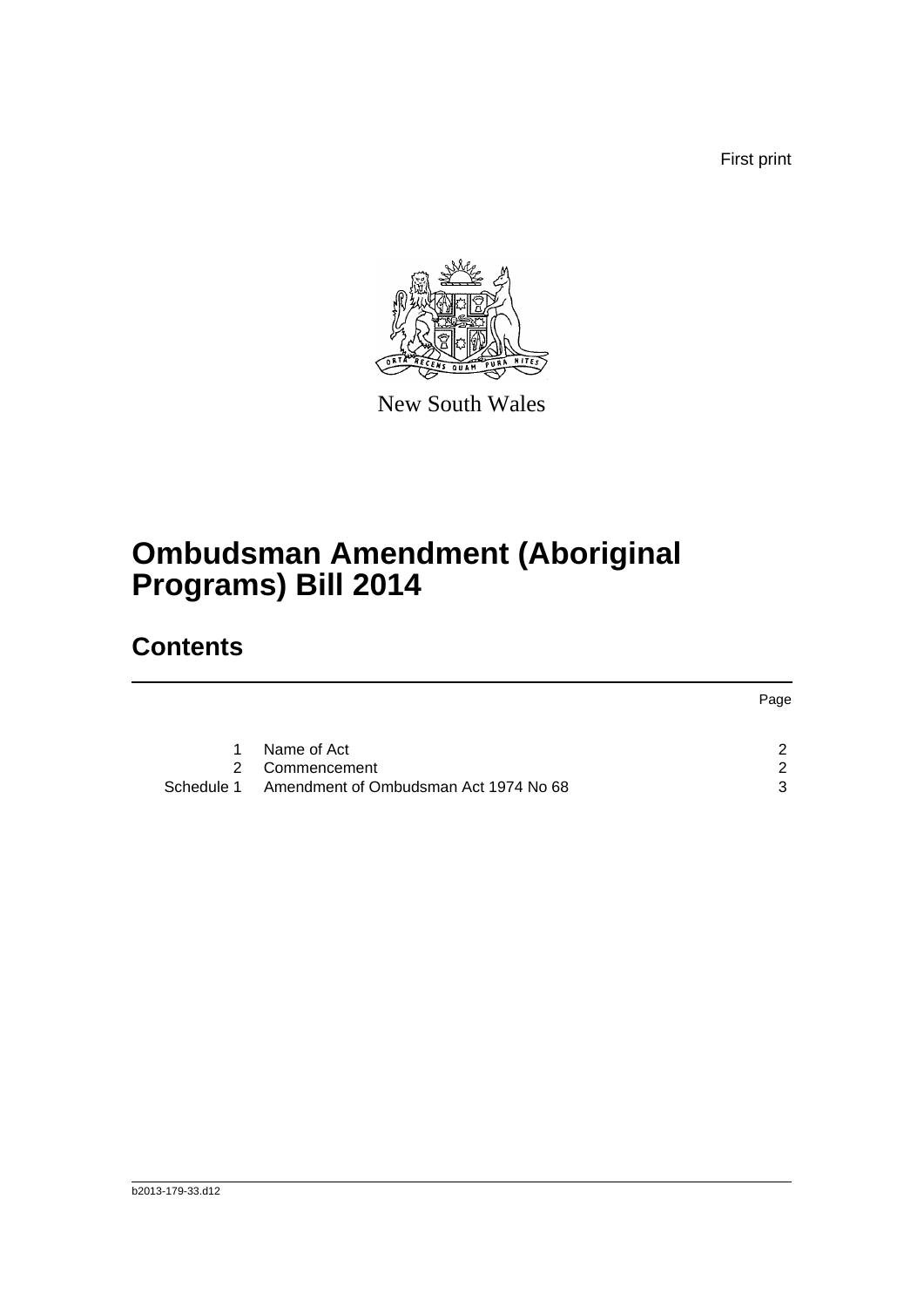

New South Wales

## **Ombudsman Amendment (Aboriginal Programs) Bill 2014**

No , 2014

#### **A Bill for**

An Act to amend the *Ombudsman Act 1974* with respect to the monitoring and assessment of Aboriginal programs and the appointment of a Deputy Ombudsman for that purpose.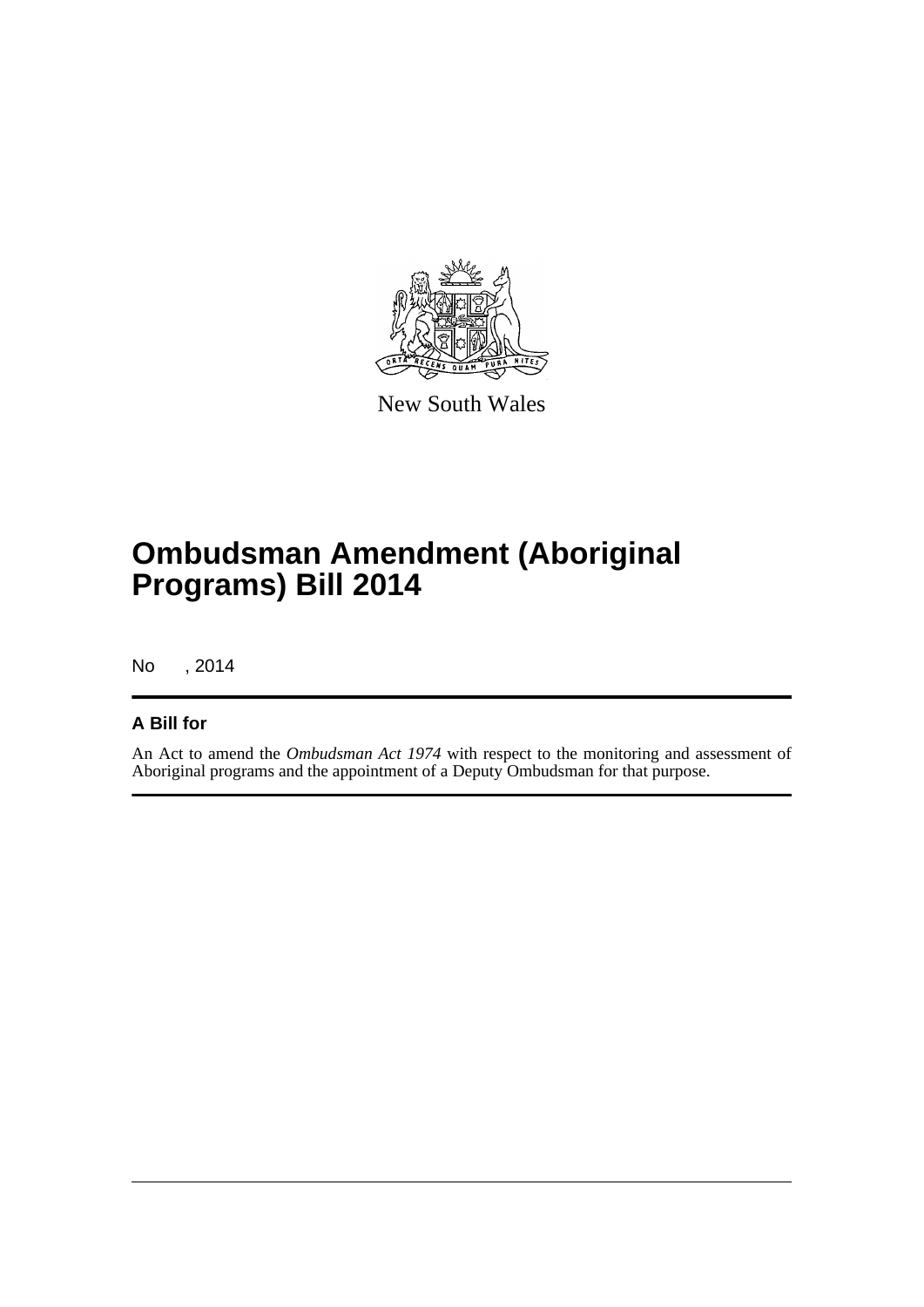<span id="page-4-1"></span><span id="page-4-0"></span>

| The Legislature of New South Wales enacts:                          |               |
|---------------------------------------------------------------------|---------------|
| Name of Act                                                         | $\mathcal{P}$ |
| This Act is the Ombudsman Amendment (Aboriginal Programs) Act 2014. | 3             |
| <b>Commencement</b>                                                 |               |
| This Act commences on 1 July 2014.                                  | 5             |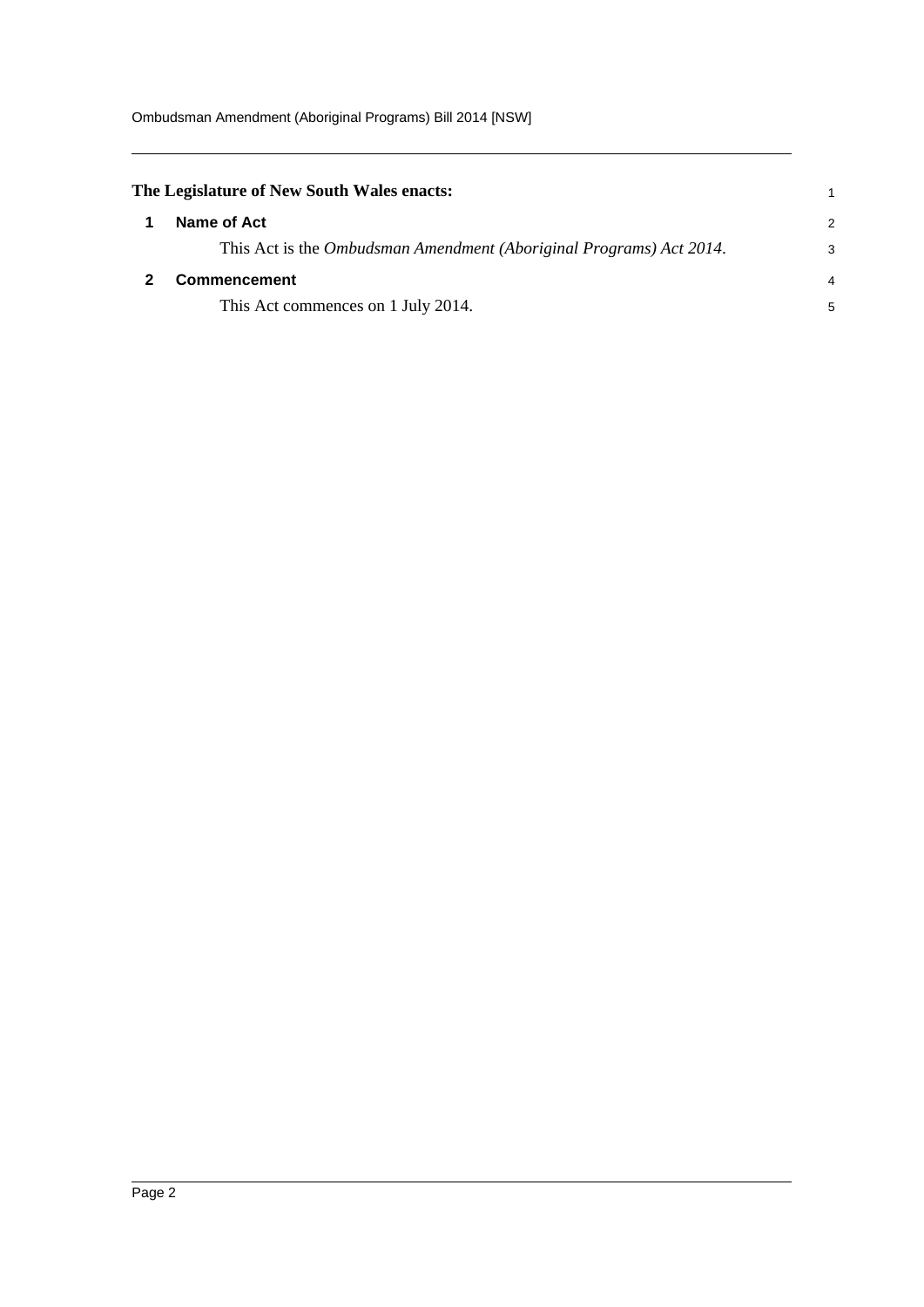<span id="page-5-0"></span>

|       | <b>Schedule 1</b> |     | Amendment of Ombudsman Act 1974 No 68                                                                                                                                                                                                                                                                                                                                                                                                                                                                              | 1                                      |
|-------|-------------------|-----|--------------------------------------------------------------------------------------------------------------------------------------------------------------------------------------------------------------------------------------------------------------------------------------------------------------------------------------------------------------------------------------------------------------------------------------------------------------------------------------------------------------------|----------------------------------------|
| $[1]$ |                   |     | Section 8 Deputy Ombudsman and Assistant Ombudsman—appointment etc                                                                                                                                                                                                                                                                                                                                                                                                                                                 | $\overline{\mathbf{c}}$                |
|       |                   |     | Insert after section $8(1A)$ :                                                                                                                                                                                                                                                                                                                                                                                                                                                                                     | 3                                      |
| (1B)  |                   |     | The Ombudsman is to appoint a Deputy Ombudsman for the purpose of<br>enabling the Ombudsman to monitor and assess Aboriginal programs under<br>Part 3B.                                                                                                                                                                                                                                                                                                                                                            | 4<br>5<br>6                            |
| $[2]$ | Part 3B           |     |                                                                                                                                                                                                                                                                                                                                                                                                                                                                                                                    | 7                                      |
|       |                   |     | Insert after Part 3A:                                                                                                                                                                                                                                                                                                                                                                                                                                                                                              | 8                                      |
|       |                   |     | Part 3B Aboriginal programs                                                                                                                                                                                                                                                                                                                                                                                                                                                                                        | 9                                      |
|       | 25K               |     | Aboriginal programs to which Part applies                                                                                                                                                                                                                                                                                                                                                                                                                                                                          | 10                                     |
|       |                   |     | This Part applies to Aboriginal programs prescribed by the regulations.                                                                                                                                                                                                                                                                                                                                                                                                                                            | 11                                     |
|       | <b>25L</b>        |     | Monitoring and assessment of Aboriginal programs                                                                                                                                                                                                                                                                                                                                                                                                                                                                   | 12                                     |
|       |                   | (1) | The Ombudsman is to monitor and assess Aboriginal programs to which this<br>Part applies.                                                                                                                                                                                                                                                                                                                                                                                                                          | 13<br>14                               |
|       |                   | (2) | Sections 17–24 and 36 apply to the exercise of the Ombudsman's functions<br>under this Part in the same way as they apply to an investigation of a complaint<br>by the Ombudsman, subject to any necessary modifications and to any<br>modifications prescribed by the regulations.                                                                                                                                                                                                                                | 15<br>16<br>17<br>18                   |
|       | <b>25M</b>        |     | <b>Provision of information</b>                                                                                                                                                                                                                                                                                                                                                                                                                                                                                    | 19                                     |
|       |                   | (1) | It is the duty of the head of a public authority that has functions under an<br>Aboriginal program to which this Part applies to provide the Ombudsman with<br>full and unrestricted access to records that are under the person's control (or<br>whose production the person may, in an official capacity, reasonably require),<br>being records to which the Ombudsman reasonably requires access for the<br>purpose of exercising the functions of the Ombudsman under this Part in<br>relation to the program. | 20<br>21<br>22<br>23<br>24<br>25<br>26 |
|       |                   | (2) | Access to which the Ombudsman is entitled under this section includes the<br>right to inspect and, on request, to be provided with copies of any such record<br>and to inspect any non-documentary evidence associated with any such record.                                                                                                                                                                                                                                                                       | 27<br>28<br>29                         |
|       |                   | (3) | A provision of any Act or law that restricts or denies access to records (other<br>than a provision applied by section $25L(2)$ does not prevent a person to whom<br>this section applies from complying, or affect the person's duty to comply,<br>with this section.                                                                                                                                                                                                                                             | 30<br>31<br>32<br>33                   |
|       |                   | (4) | The Ombudsman and the Minister responsible for an Aboriginal program to<br>which this Part applies may consult each other on the monitoring and<br>assessment of, or other matters relating to, the program.                                                                                                                                                                                                                                                                                                       | 34<br>35<br>36                         |
|       |                   | (5) | The Ombudsman may, if the Ombudsman thinks it appropriate to do so,<br>provide information obtained by the Ombudsman under this section to a public<br>authority that has functions under an Aboriginal program to which this Part<br>applies and that has a relevant interest.                                                                                                                                                                                                                                    | 37<br>38<br>39<br>40                   |